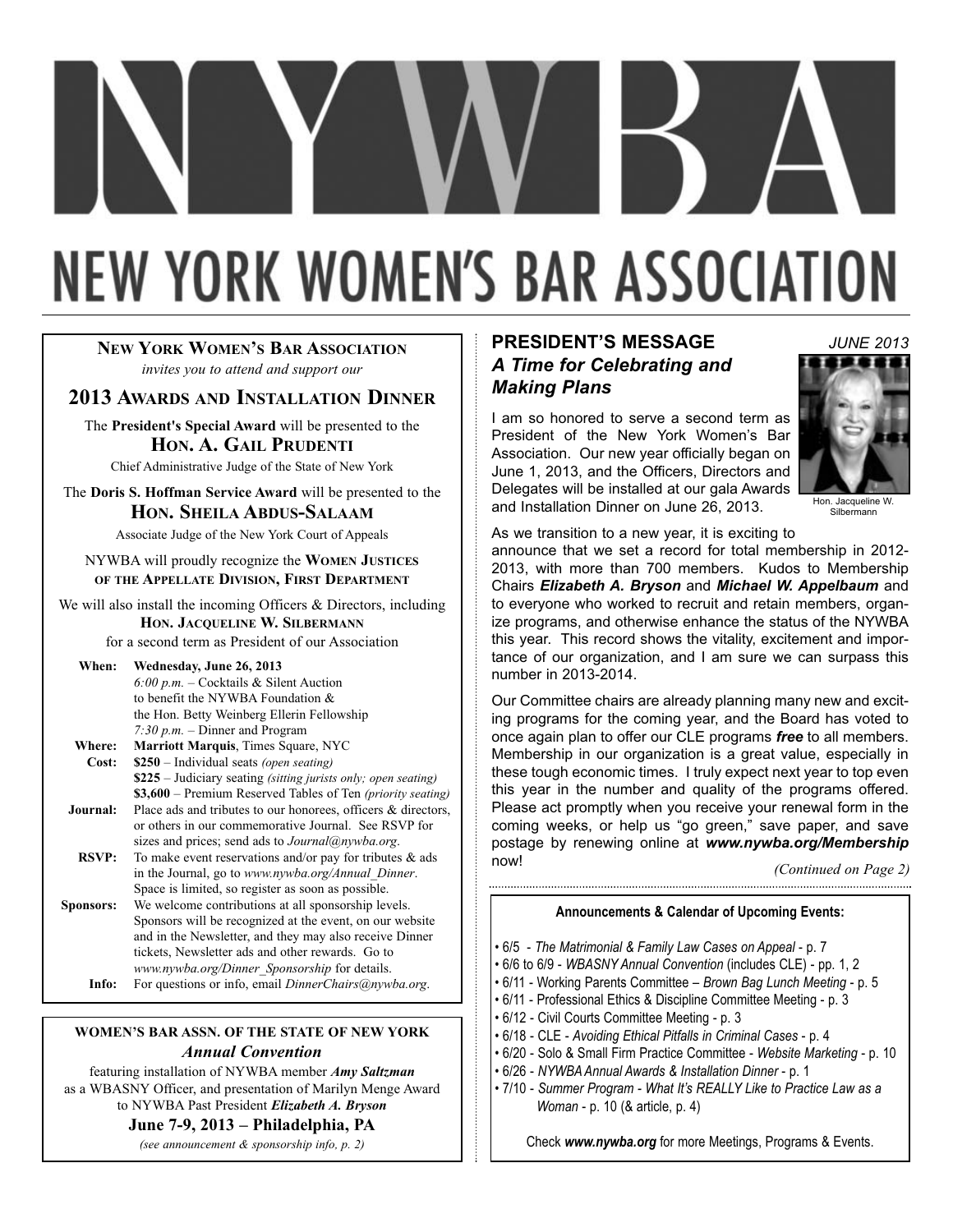### **WBASNY Annual Convention**

The Annual Convention of the Women's Bar Association of the State of New York is a great opportunity to meet and mingle with Women's Bar members from across the state, to attend first class CLEs, and to celebrate as WBASNY presents its prestigious awards and installs its officers for the coming year.

The 2013 Convention will be held in Philadelphia, just a couple of hours from NYC. It's a great city, and the schedule includes tours and excursions. The calendar and all details are available at the WBASNY website (*www.wbasny.org*).

Two long-time NYWBA members will be honored at this year's Convention:

*Amy Saltzman* has been elected WBASNY Recording Secretary for 2013-14 and will be installed at Dinner on Saturday, June 8, 2013. Amy is a current NYWBA Officer, a past Director, co-chairs the NYWBA Legislation Committee, and has chaired many other NYWBA and WBASNY committees.

*Elizabeth A. Bryson* will be honored with WBASNY's **Marilyn Menge Award** for extraordinary service at Dinner on Friday, June 7, 2013. Beth is a NYWBA Past President, a past WBASNY Officer, and a current NYWBA Director, and she has chaired many NYWBA and WBASNY committees.

- **When: June 6, 2013** Pre-Convention Reception & Dinner **June 7-9, 2013** – Full Convention
- **Where: Radisson Plaza-Warwick Hotel**, Philadelphia, PA
- **Cost:** Price varies based on the Convention package & excursions you choose. (All meals and CLE programs are included with the full weekend package.)
- **RSVP:** For brochure and to register, go to *www.wbasny.org* and click on "Register Online" in the lower right corner of the screen. Space is limited, so register ASAP.

**Info:** For further info, email *info@wbasny.org*.

## **Better Helpers, Inc.**

A New York State License Homecare Agency that provides Home Health Aides, Personal Care Aides (24 hours/7 days per week)

> Registered and Licensed Practical Nurses. Private pay and private insurance accepted.

Better Helpers, Inc. provides services in New York, Bronx, Kings, Queens, Richmond and Nassau counties.

> We are located at 401 Broadway, Suite 905, N.Y.C. 10013 Please contact Sharon @ 212-431-8016 or email betterhelpers@verizon.net

### *President's Message (Continued from Page 1)*

NYWBA is not the only Women's Bar Chapter to celebrate membership increases. The Women's Bar of the State of New York, consisting of the 18 Women's Bar Associations across New York State (including NYWBA), is approaching the milestone of having 4,000 total members for the first time. Exciting times for all of us.

By now you should have received your formal invitation to attend our Annual Awards and Installation Dinner on June 26, and I hope you will make every effort to attend. We have an exciting new venue this year – the Marriott Marquis in Times Square. *(See full announcement and registration info on page 1.)*

At this year's Dinner, we are presenting the *President's Special Award* to *Hon. A. Gail Prudenti* and the *Doris S. Hoffman Service Award* to *Hon. Sheila Abdus-Salaam*, a long-time member and the newest Associate Judge on the New York Court of Appeals. We will also recognize the eight female Justices of the Appellate Division, First Department – *Hon. Darcel D. Clark, Hon. Helen E. Freedman, Hon. Judith J. Gische, Hon. Sallie Manzanet-Daniels, Hon. Angela M. Mazzarelli, Hon. Karla Moskowitz, Hon. Dianne T. Renwick,* and *Hon. Rosalyn H. Richter.*

The Annual Dinner is our major fundraiser for the year, and in addition to offering tables and individual seats, we encourage members and others to place ads and tributes in our commemorative Dinner Journal. Members can create a personal message to congratulate their friends and colleagues as they assume their duties on the Board of Directors, or they can send congratulations to this year's honorees.

Please also encourage your firms, companies, vendors and others to place ads for their goods and services in our Journal, or to become a sponsor – contributions are welcome at every sponsorship level, and the benefits of sponsorship range from tables and tickets at the event to free publicity in our Newsletter and on our website.

For details and information about the Dinner and Journal, go to our website at *www.nywba.org/Annual\_Dinner* or write to *DinnerChairs@nywba.org* or *Journal@nywba.org*. For information on sponsorship opportunities and benefits, go to *www.nywba.org/Dinner\_Sponsorship* or write to *DinnerSponsorship@nywba.org*.

On July 10, 2012, we will once again present our annual Summer Program on "*What It's REALLY Like To Practice Law as a Woman*." Law Students and junior lawyers should all plan to attend this fabulous program, which will once again be held at the New York City Bar, which co-sponsors the event. *(See announcement, p. 10.)*

Planning is also underway for our annual Membership Reception in the fall, which is offered free to all members and prospective members. In the meantime, I hope to see each and every one of you at our Annual Dinner.

Jackie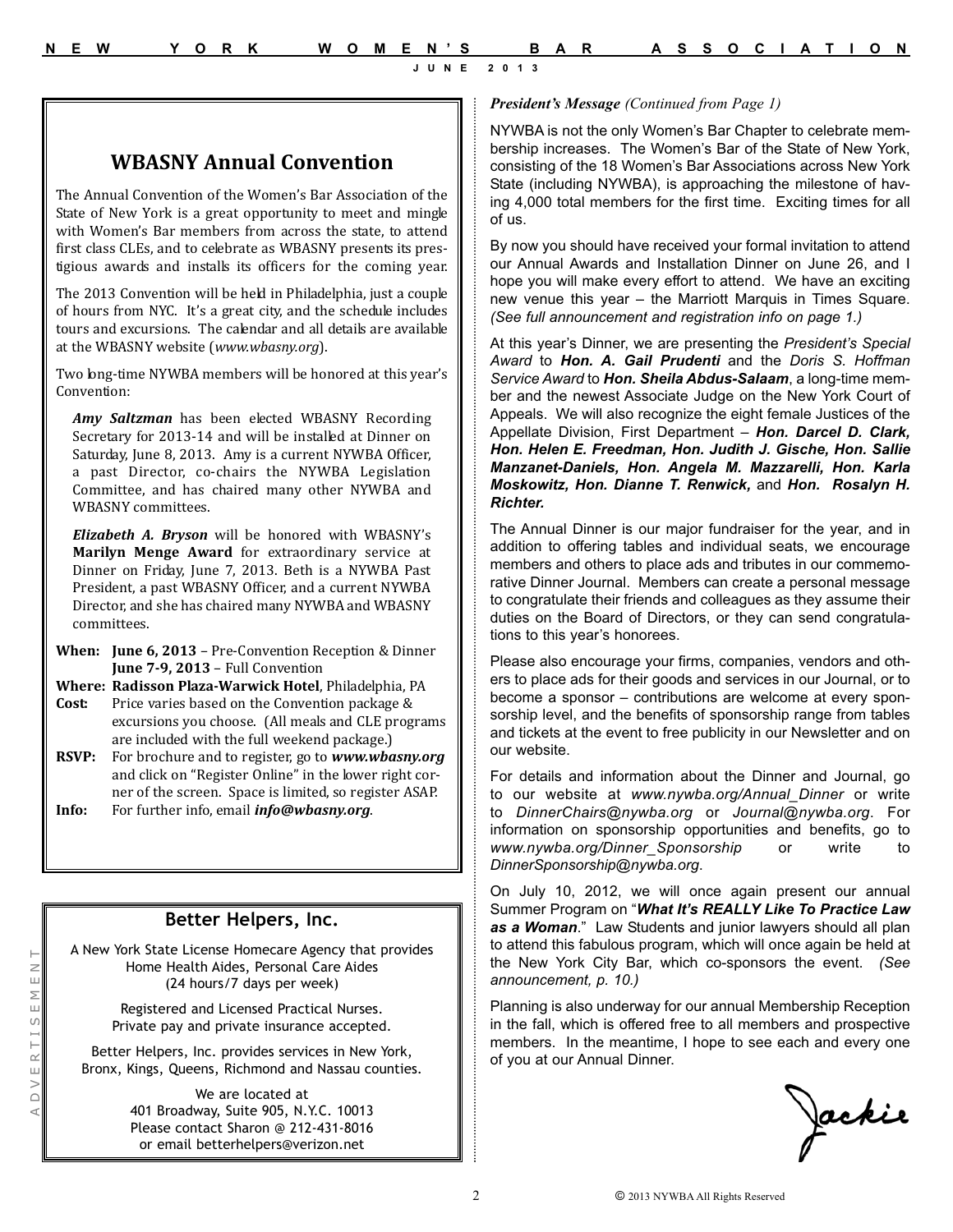• The **Civil Courts Committee** will meet on **June 12** at 1:00 p.m. at the Civil Court, 111 Centre Street, 8th Fl. Conf. Room (enter on White St.). To register, email *CivilCourtsChairs@nywba.org* (RSVP is required).

• The **Criminal Law** and **Ethics Committee** will present a CLE on **June 18** at 6:00 p.m. on *"Avoiding Ethical Pitfalls in Criminal Law Practice"* (see notice, p. 4). Go to *www.nywba.org/CrimEthicsRSVP* to register.

• The **Elder Law & Disabilities Committee** is planning future meetings and programs, including CLEs. Email *ElderLawChairs@nywba.org* for info or to join the Committee.

• The **Ethics Committee** will meet on **June 11** at 5:30 p.m. at Frankfurt Kurnit Klein & Selz PC, 488 Madison Avenue (btw 51st & 52nd Streets). Email *EthicsChairs@nywba.org* to RSVP.

• Planning is underway for future **Litigation Committee** events in 2013- 2014. If you would like to join the Committee or have ideas for future programs, send an email to *LitigationChairs@nywba.org*.

• The **Matrimonial and Family Law Committee** will present a program on **June 5** at 6:00 p.m. on *"The Matrimonial and Family Law Case on Appeal"* at Blank Rome, LLP, The Chrysler Building, 405 Lexington Ave. (at 42nd Street) (see notice, p. 7). Email *MFrsvp@nywba.org* to RSVP. (Due to space limitations, advance registration and current membership is required; *note that new membership year began on June 1*).

• The **Programs & Events Committee** is actively planning future events for the 2013-2014 year. To join the Committee or to suggest programs, email *Events@nywba.org*.

• The **Solo & Small Firm Practice Committee** will meet on **June 20** at 8:30 A.M. for a discussion of members' website bios and marketing (see notice, p. 10). To RSVP email *SSFChairs@nywba.org*.

• The **Trusts and Estates Committee** is scheduling future meetings in 2013- 2014. Contact the Chairs at *TEChairs@nywba.org* for more information about future events and to join the Committee.

• The **Working Parents Committee** has scheduled a *"Brown Bag Lunch Meeting"* on **June 11** at 12:30 p.m. at Berkman Bottger Newman & Rodd, LLP, 521 Fifth Avenue, 31st Fl. (at 43rd Street). (See notice, p. 5). To RSVP, Email Jacqueline Newman at *jnewman@berkbot.com* and Co-Chair Victoria Turchetti at *vturchetti@condonlaw.com*.

### *OTHER UPCOMING EVENTS:*

• The **NYWBA** will hold its **Annual Awards and Installation Dinner** on **June 26** at 6:00 p.m. at Marriott Marquis, Times Square, (see notice on p. 1). Go to *www.nywba.org/Annual\_Dinner* to RSVP. Sponsors are needed and welcome; go to *nywba.org/Dinner\_Sponsorship* for details.

• The **NYWBA** will present our 18th Annual Summer Program on **July 10** at 6:00 p.m. on *"What It's Really Like To Practice Law As A Woman"* at the location of our co-sponsor, the New York City Bar Association, 42 West 44th St., 2nd Fl. (btw 5th & 6th) (see notice, p. 10). Go to *www.nywba.org/SummerProgram* for info and to register.

• The **WBASNY** will hold its **Annual Convention** on **June 6-9** at the Radisson Plaza-Warwick Hotel in Philadelphia, PA. (See notice, p. 2.)

• Check the **NYWBA Calendar** (*www.nywba.org/calendar*) regularly for the latest info on programs, Committee meetings and events.

NYWBA wishes to acknowledge the generous gift from

### *FOUNDER AND PAST PRESIDENT HON. FLORENCE PERLOW SHIENTAG (1908-2009)*

Her financial bequest has helped to underwrite the cost of this newsletter and several CLE programs mentioned herein.

# **COMMITTEE NEWS WELCOME NEW MEMBERS**

Marijo C. Adimey Danielle Caminiti Ilene Siegel Deutsch Anu Dhuga Alexandria Gutierrez Sarah Jacobson Kristy Watson Milkov

Kerry A. O'Neill Ian Y. Park Virginia M. Ryan Kelly D. Schneid Maria T. Vullo Cynthia R. Watkins

# **SUSTAINING MEMBERS**

With their generous contributions, our sustaining members make it possible for us to accomplish so much more. We honor and thank them for their support.

Virginia M. Ryan

# **NOTES ON MEMBERS**

Heartfelt condolences to NYWBA Board member *Hon. Laura E. Drager* and her family on the passing of her beloved father, *Marvin Drager*. Condolences may be sent to Justice Drager at NYS State Supreme Court, 71 Thomas St., Rm. 310, NYC 10013. Charitable donations may be made to NYU Langone Medical Center (at *https://onlinegiving.nyumc.org/donate* or by mail to NYU Langone Medical Center, Office of Development, 1 Park Avenue, 17th Floor, NYC 10016).

Congratulations to Committee Chair *Hon. Andrea Masley* on receiving the NYS Bar Association's *Commercial and Federal Litigation Section Award* on May 4, 2013 "in recognition of [her] important contributions to the commercial bar and demonstrated leadership of the Section's Commercial Pattern Jury instructions Committee."

Congratulations to members *Hon. Melissa A. Crane* and *Hon. Martin Shulman*, and Board member *Hon. Judith J. Gische*, on being honored by *The Law Secretaries and Law Assistants Collegium, Inc.* of the First Department at the organization's annual Spring Dinner on May 8, 2013. The Dinner recognizes those who have been elected to judicial office after having served as Court Attorneys in the First Department. Justices Gische and Shulman were named *2013 Guests of Honor* at the event, and Judge Crane was the *Gavel Award* recipient.

*Has something noteworthy happened to you or another member? Send your news to* Newsletter@nywba.org*.* 

### **CONGRATULATIONS to the Newly Elected Officers, Directors & Delegates!**

At the Annual Meeting on April 23, 2013, Association members unanimously elected NYWBA Officers, NYWBA Directors, and NYWBA Delegates to the WBASNY Board for the upcoming term. Members also voted to ratify the election of new WBASNY Officers for 2013-2014, including our own *Amy Saltzman*, who was elected WBASNY Recording Secretary. Congratulations to all! See the May Newsletter or our website (*www.nywba.org/reportNYWBAcommnom.shtml?userID=3467.1300714719l*) for a complete list of the newly-elected and incumbent Officers, Directors and Delegates.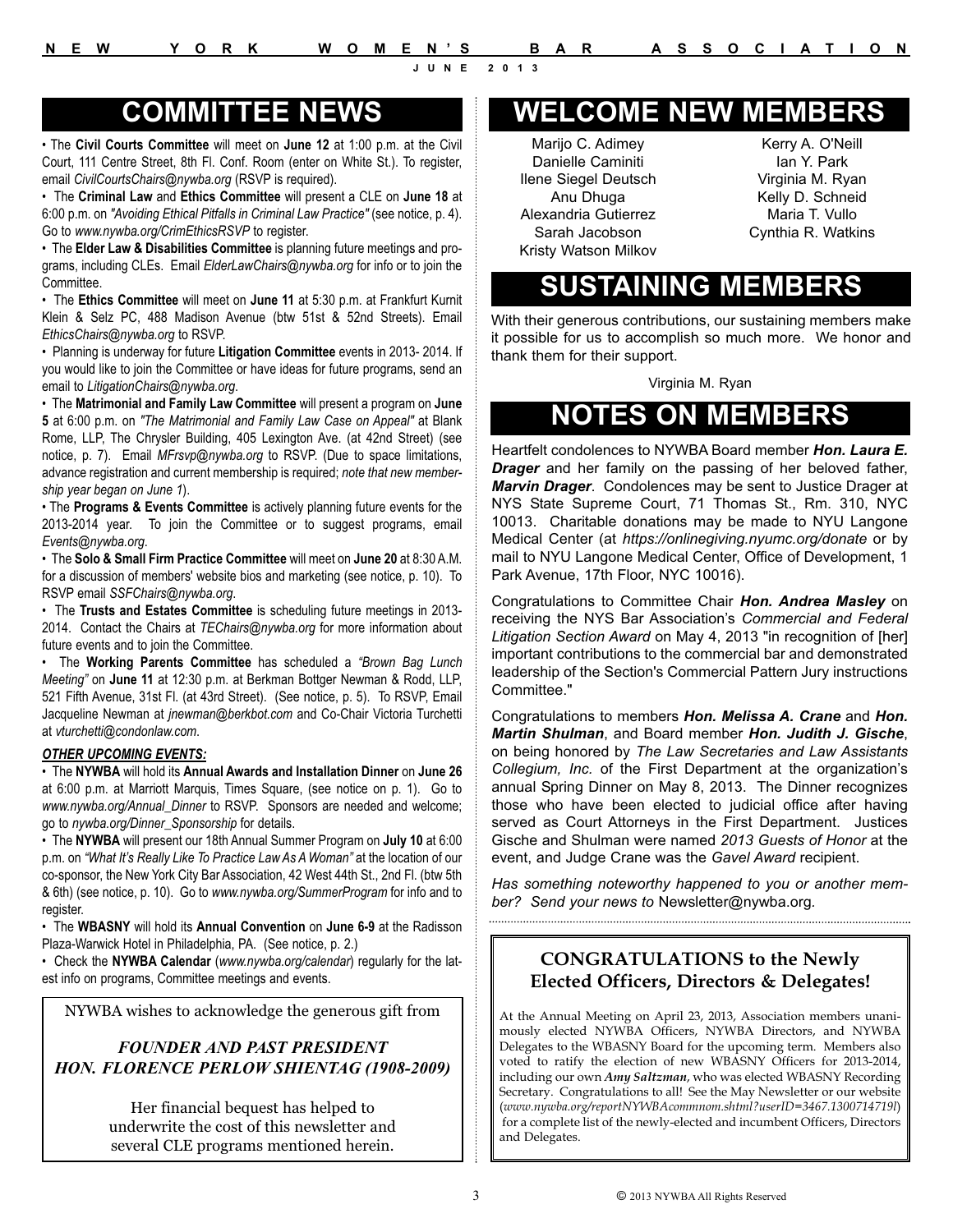The NYWBA Students & New Lawyers Committee, co-chaired by *Morgan Fraser*, *Lauren Friend* and *Victoria Turchetti*, held a cocktail reception on March 14, 2013 at *Manhattan Proper*, where new and prospective members enjoyed networking and learning more about the Association, the many benefits of membership, and how to join and participate in the Committee's work. Everyone had a great time, and several participants joined the NYWBA as new members after the event.

On July 10, 2013, NYWBA will present a special event for students, law school graduates awaiting admissions, and lawyers in their first three years of practice, entitled *"What It's REALLY* **Like to Practice Law as a Woman."** Speakers from various practice areas will discuss their experiences as women attorneys; how to navigate challenging work issues while learning your craft as a lawyer; the importance of mentors, networking, and rainmaking; addressing work-life balance; and other topics. This event, which is co-sponsored by the New York City Bar, starts at 6:00 p.m. at the City Bar building (42 West 44th St., 2nd fl., NYC; between 5th & 6th Avenues) and will be followed by a wine and cheese reception. For details and to register, go to *www.nywba.org/SummerProgram*.

The Committee & NYWBA are planning more events for the 2013-2014 year, including our annual Membership Reception in the fall, so be sure to check the online calendar at our website and upcoming Newsletters for announcements.

For more information about the Committee, send an email to *SNLChairs@nywba.org*. For info about the Summer Program, go to the link listed above or send an email to *SummerProgram@nywba.org.*

*Lauren Michael Friend and Morgan Fraser are Co-Chairs of the NYWBA Students and New Lawyers Committee. Ms. Friend has a solo matrimonial and family law practice in Manhattan. Ms. Fraser is an associate at Blank Rome LLP, where she concentrates her practice on litigation and matrimonial law.*



*Students & New Lawyers Committee Co-Chairs Lauren Friend and Morgan Fraser (second and fifth from the right) welcome current and prospective members during the Committee's networking reception in March.*

**CLE Program presented by NYWBA Criminal Law and Ethics Committees**

### *"Avoiding Ethical Pitfalls in a Criminal Law Practice"*

### *Speakers*

**Honorable Ruth Pickholz** 

*Justice, New York State Supreme Court, Criminal Term* 

### **Jorge Dopico, Esq.**

*Chief Counsel of the Department of Disciplinary Committee of the Appellate Division, First Department*

### **Michael S. Ross, Esq.**

*Partner, LaRossa & Ross (attorney ethics and criminal law practice; former Asst. U.S. Attorney; Adj. Prof., Cardozo Law School)*

### *Moderator*

### **Nicole I. Hyland, Esq.**

*Counsel, Frankfurt Kurnit Klein & Selz, PC; Co-Chair, NYWBA Professional Ethics & Discipline Committee*

Join distinguished panelists to discover the ethical rules criminal law practitioners most often violate and best practices to avoid ethical problems when handling criminal cases.

| Date:         | Tuesday, June 18, 2013                               |
|---------------|------------------------------------------------------|
| Time:         | 6:00 to 6:30 p.m. – Registration and Networking      |
|               | 6:30 to 8:30 p.m. $-$ CLE Program                    |
| <b>Place:</b> | Frankfurt Kurnit Klein & Selz PC                     |
|               | 488 Madison Ave (btw 51st & 52nd Sts.), NYC          |
| CLE:          | 2.0 Ethics Credits*                                  |
| Cost:         | Free – for NYWBA/WBASNY Members**                    |
|               | $\$50$ – non-members***                              |
|               | RSVP: Go to www.nywba.org/CrimEthicsRSVP for details |
|               | and to register.                                     |

*Due to space limitations, advance registration is required.*

Presenters thank the **Hon. Florence Perlow Shientag Bequest**, the **NYWBA Board**, and **Frankfurt Kurnit Klein & Selz PC**  for helping to underwrite the costs of this program.

\**CLE*: New York Women's Bar Association is a founding chapter of the Women's Bar Association of the State of New York, an accredited CLE provider. Approval of CLE credit is pending in accordance with the requirements of the NYS CLE Board for the above-listed credit hours for established attorneys and as transitional credit hours for newly admitted attorneys.

\*\**Membership*: Members attend CLE programs for free. If you are not a member, go to *www.nywba.org/Membership* to join or renew using our secure online membership form. **NOTE: Membership year commenced on June 1, 2013.**

\*\*\**FINANCIAL HARDSHIP SCHOLARSHIPS*: Full and partial scholarships based on financial need are available. For info on the guidelines and to apply, contact CLE Chair Amy. B. Goldsmith at *CLE@nywba.org* or 212-216-1135. All requests are confidential.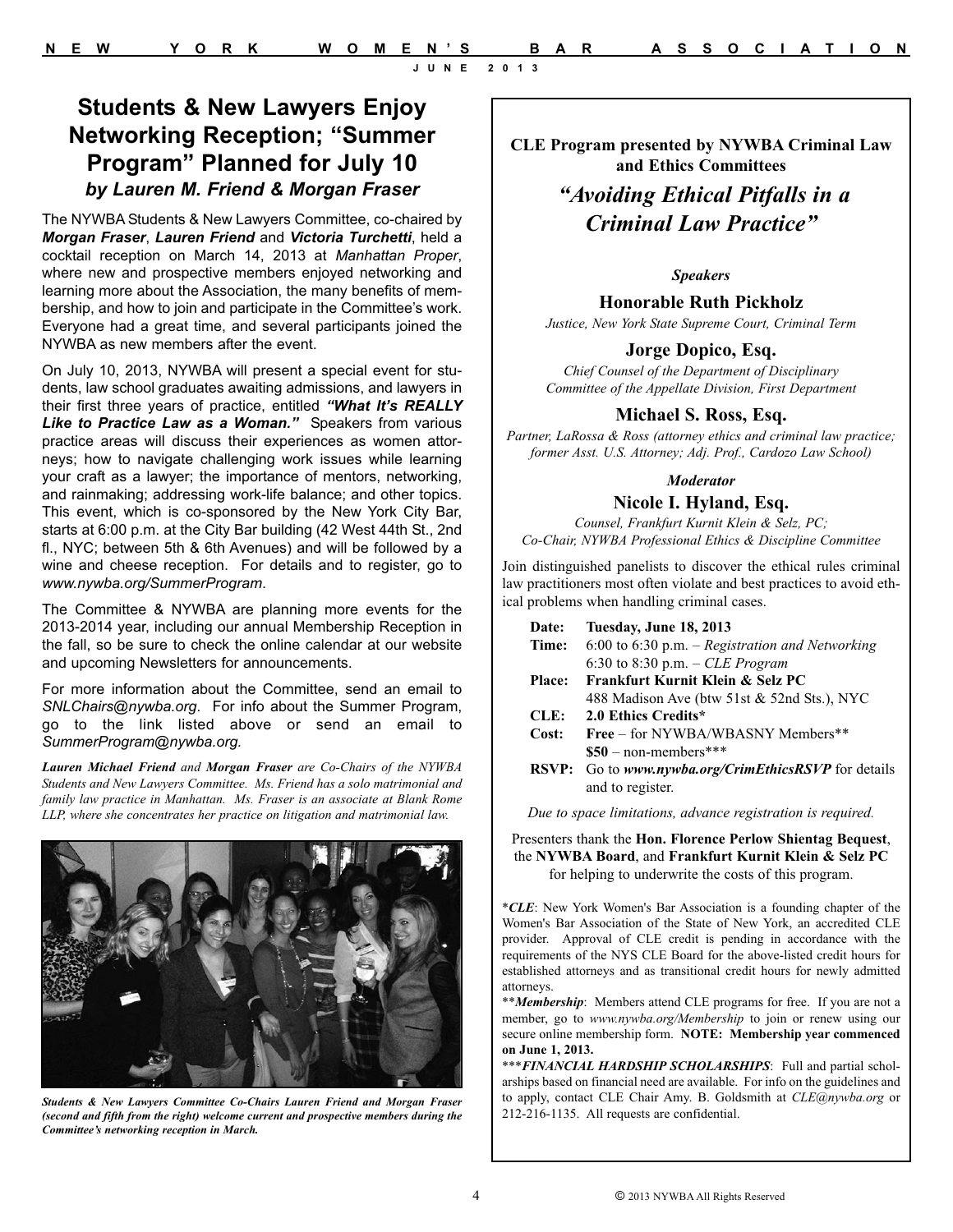### **The New York Women's Bar Association Foundation, Inc. Provides Two Grants** *By Annie M. Ugurlayan*

The New York Women's Bar Association Foundation, Inc. is pleased to announce its approval of two very worthy grant proposals by the Center for Anti-Violence Education and Housing + Solutions, each in the amount of \$2,500.

The grant to the Center for Anti-Violence Education is for their new Pre-Teen Empowerment Project, focusing on at-risk girls aged 10 through 13, during their crucial transformation from childhood to adolescence.

The rise in bullying and ongoing risks of sex trafficking makes the need for this project particularly critical. While 40 percent of girls aged 10-12 have friends who are in verbally abusive relationships, few can spot the warning signs of such abuse, and parents are often unaware of teen dating violence. The project will help these girls strengthen their voices and bodies; identify healthy and unhealthy behavior; provide self-care and access support; and develop leadership and advocacy skills.

Founded in 1974, the Center for Anti-Violence Education has been providing transformative programs that empower women, girls and LGBTQ communities through a unique combination of discussion, role-play and physical activity. In 1994, the Center for Anti-Violence Education teamed up with Girls, Inc. to start the Action for Safety™, a national violence prevention program that has helped over 21,000 girls at over 40 sites, and materials from this successful curriculum will be adapted to the new Pre-Teen Empowerment Project.

The grant for Housing + Solutions would fund an expansion of the Drew House Program, which is a family alternative to incarceration, a concept originally designed by the Brooklyn District Attorney's Office. Housing + Solutions has worked with the DA's office on the project since early in 2008. The Drew House Family Alternative to Incarceration program serves women who have committed a non-violent felony and face significant prison time, and will assist five families at a time. Drew House is the first ATI program in which mothers are allowed to serve court-mandated alternative sentences while living with their children. The women live in apartments at Drew House with their children while they fulfill the Courts' mandates for periods ranging from eighteen months to two years, allowing them to avoid incarceration.

Since 2002, Housing + Solutions, Inc. has been providing permanent and transitional housing with supportive services for formerly homeless women and families at eight locations in Brooklyn. All tenants must have a disability, and many have been involved with the criminal justice system. Housing + Solutions, Inc. has been awarded three Housing Urban Development (HUD) grants for single women and families since 2004. The long-term goals for each woman and family are to achieve and maintain housing stability, financial stability, independent living, and family stability. Last year, Housing + Solutions, Inc. served a total of 68 households, with many tenants eventually moving into permanent housing.

The New York Women's Bar Association Foundation is proud to assist these exemplary organizations to advance these two worthy projects. Information about Foundation grant guidelines and applications can be found at *www.nywbaf.org/grants.htm*.

*Anahid (Annie) M. Ugurlayan is a member of the NYWBA Foundation Board of Directors. She is a Senior Staff Attorney at the National Advertising Division.* 

*The New York Women's Bar Association Foundation, Inc. is a 501(c)(3) not-for-profit charity that funds charitable, philanthropic and educational programs to aid women and children. Its mission is to eliminate gender bias and other forms of discrimination from the legal system and legal profession; to promote the social and economic equality, safety and well being of women and children; and to address the unmet legal needs of women and children. For more info, visit the Foundation website at www.nywbaf.org.*

### *NYWBA Newsletters Are Available Online*

The current issue of the NYWBA Newsletter is available online at *www.nywba.org/members*, along with past editions (back to 2004).

As part of our "green" initiative, half of our Newsletters now appear only in an electronic format. The "eNews" editions have the same layout and all of the great articles, photos and announcements as the print editions. You can easily read the eNewsletter on your computer or print it out.

**Note:** *You must have the current user name and password to access the "Members Only" areas of the NYWBA website where the electronic editions of the Newsletter can be found. If you are not yet a member for 2013-2014, please join or renew using our secure online membership form at www.nywba.org/membership. If you are a current member but did not receive the recent email about the new password for the Members Only pages, contact Executive Director Karen Lu (*ED@nywba.org*) to get the new password or to inquire about your membership status.* 

### **NYWBA Working Parents Committee**  *"Brown Bag Lunch Meeting"*

The Committee will discuss topics of interest to members and make further plans for 2013-2014. NYWBA members and prospective members are welcome.

**Date: Tuesday, June 11, 2013**, 12:30 p.m. **Place: Berkman Bottger Newman & Rodd, LLP** 521 Fifth Avenue, 31st fl (at 43rd Street), NYC **RSVP:** Email host **Jacqueline Newman** (*jnewman@berkbot.com*) and Co-Chair **Victoria Turchetti** (*WPrsvp@nywba.org*)

If you cannot attend but are interested in joining the Committee, send your contact info and any ideas for future programs and events to *WPChairs@nywba.org*.

The Committee thanks **Jacqueline Newman** and **Berkman Bottger Newman & Rodd, LLP** for hosting.

### **IT'S TIME TO RENEW YOUR MEMBERSHIP FOR 2013-2014!**

The NYWBA fiscal year is June 1 to May 31, which means that the 2013-2014 membership year began on June 1st, and it's time to renew. Go to *www.nywba.org* and click on "Membership" to access our secure online membership form or contact our Executive Director (*ED@nywba.org* or 212-490-8202) to have a renewal form sent to you. *(If you are a new member who joined after January 31st, your membership ends on May 31, 2014.)*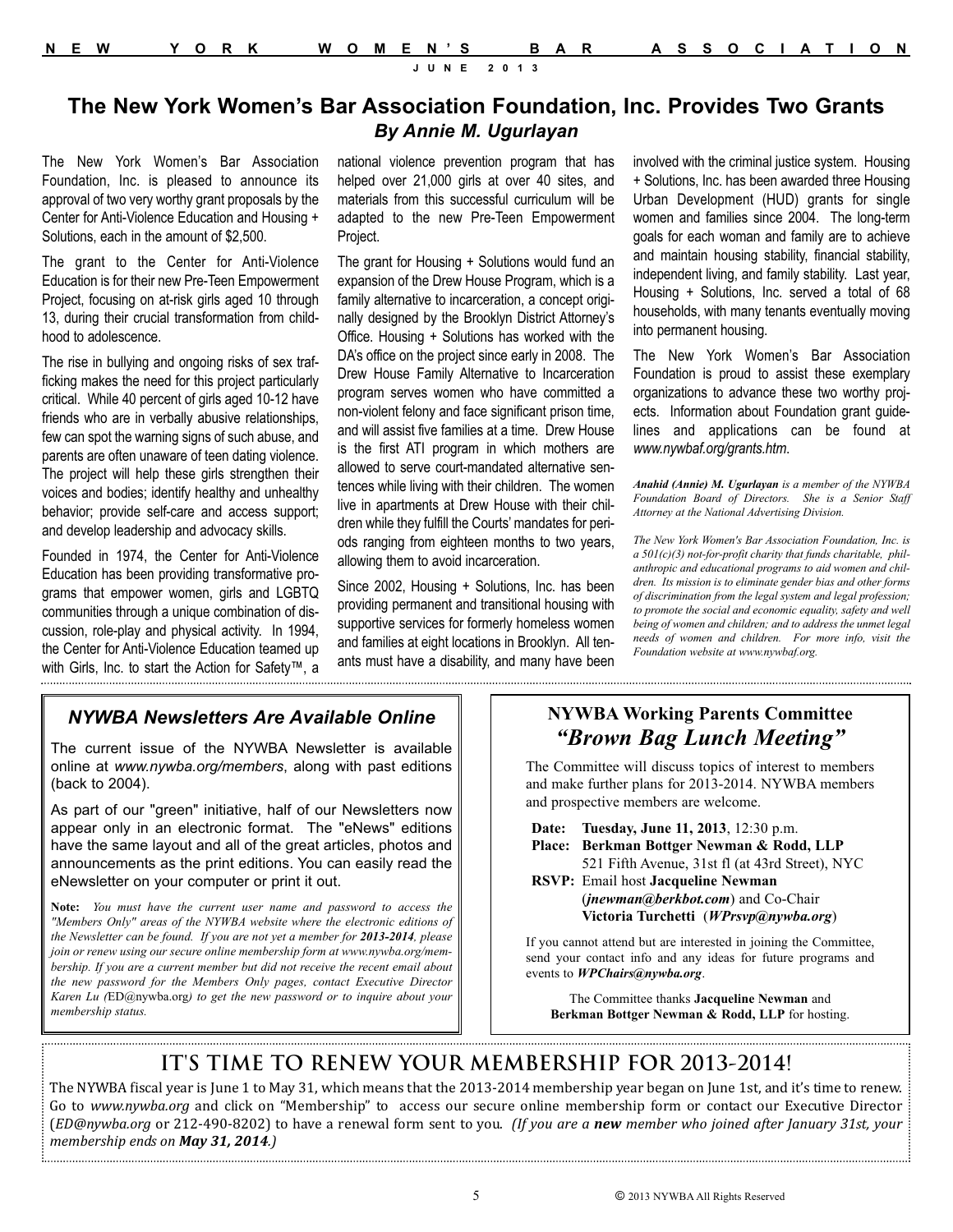### **Calculating the Real Retirement Number** *by Michael B. Salmon*

The "million dollar" question many of those preparing for retirement ask themselves is simply stated but not necessarily easy to answer – "How much money do I need to save to secure a comfortable retirement?" In some circles, this is referred to as "the number" – that magical figure that tells pre-retirees how prepared they may be.

A recent survey from Ameriprise Financial found that working Americans ages 50-70 with at least \$100,000 in investable assets estimated that what they needed to comfortably retire was, on average, \$930,000.\*

But what does that number really mean? How important is it? What assumptions must you make to arrive at a number – and how many rapidly changing factors impact your number? Preparing for retirement is about much more than arriving at a number, but some calculation is necessary.

### **Calculate your retirement expenses**

When determining how much you'll need to save for retirement, it's helpful to think in terms of how much income you'll need to withdraw to cover expenses. But projecting future spending is an inexact science at best. Some expenses might go away (mortgage, FICA taxes, retirement plan contributions), but you may also have more time and energy to spend money on the things you need and want to do in retirement. There are also expenses that could greatly increase in retirement like medical costs.

Using your current spending habits as a starting point, draw up a realistic list of anticipated living costs in retirement. There are two primary categories to review in this regard:

• *Essential expenses* – These are the required costs associated with daily living, including food, shelter, utilities, transportation, insurance (health, life, long-term care), and taxes, that most likely will persist throughout retirement.

• Lifestyle expenses – This is the "fun" part of retirement – interests that you want to pursue, such as golfing, travel, owning a vacation property or starting a business. To make these a reality, enough money needs to be in place to finance them. But separating out lifestyle expenses from required expenses can help you prioritize and help you avoid using funds from your nest egg too quickly, which could jeopardizing your long-term financial security. Note that spending on lifestyle needs can be adjusted as needed throughout retirement, as these are considered discretionary expenses.

### **Match assets to expenses**

Rather than trying to assess whether a single lump sum amount is sufficient to meet income needs in retirement, a more practical approach may be to match specific assets (or sources of income) to various expenses.

The highest priority is the essential expenses category. Your goal should be to enter retirement with a virtual guarantee that required living costs are going to be met without interruption no matter how long you live. There are two clear sources of guaranteed income for retirement: Social Security and a defined benefit plan - when available. Of course if you're still far from retirement, Social Security shouldn't necessarily be viewed as a longterm guaranteed source of income due to potential changes as budget discussions unfold in Washington. If these income sources don't produce enough income to meet required expenses over time, additional income could be generated in another way such as an annuity providing a guaranteed income stream. Note that using this approach, future income is not subject to the variability of the markets.

Your remaining available assets can be used to fund lifestyle expenses. You may choose to invest this money more actively with a strategy of drawing down assets over time using a sustainable withdrawal rate.

A true number may be elusive, but using this process, you may have a better sense of what your ultimate savings goal is. It may be useful to set multiple goals – or "numbers" – to reach enough to cover essential expenses and then lifestyle expenses. Beyond these goals, you might also consider the amount you'll need to cover unexpected expenses in retirement and to leave a legacy.

Planning financially for retirement can be complex. Taking the appropriate steps to calculate your retirement income needs is a great first step, but with an economic and political environment that is constantly evolving, it can become even more complicated as you near retirement. Consider working with a financial professional who can help you work toward your short- and longterm goals.



**Michael Salmon** is a Senior Financial Advisor with Ameriprise Financial, specializing in Financial Planning, Investment Portfolio Management, Retirement Planning Strategies, Estate Planning Strategies, and Saving for Education. He is an active public speaker and financial columnist. He is licensed and registered to conduct business in NY. Based on licenses and registrations he holds, he may also conduct business in MI, MA, OR, FL, PA, NM, NC, CA, RI, CT, KY, NJ, and LA. You can reach him at 646-964-9470 or *michael.b.salmon@ampf.com*.

Ameriprise Financial and its representatives do not provide tax or legal advice. Consult with your tax advisor or attorney regarding specific tax issues. Brokerage, investment and financial advisory services are made available through Ameriprise Financial Services, Inc. Member FINRA and SIPC.

> © 2013 Ameriprise Financial, Inc. All rights reserved Reprinted with permission.

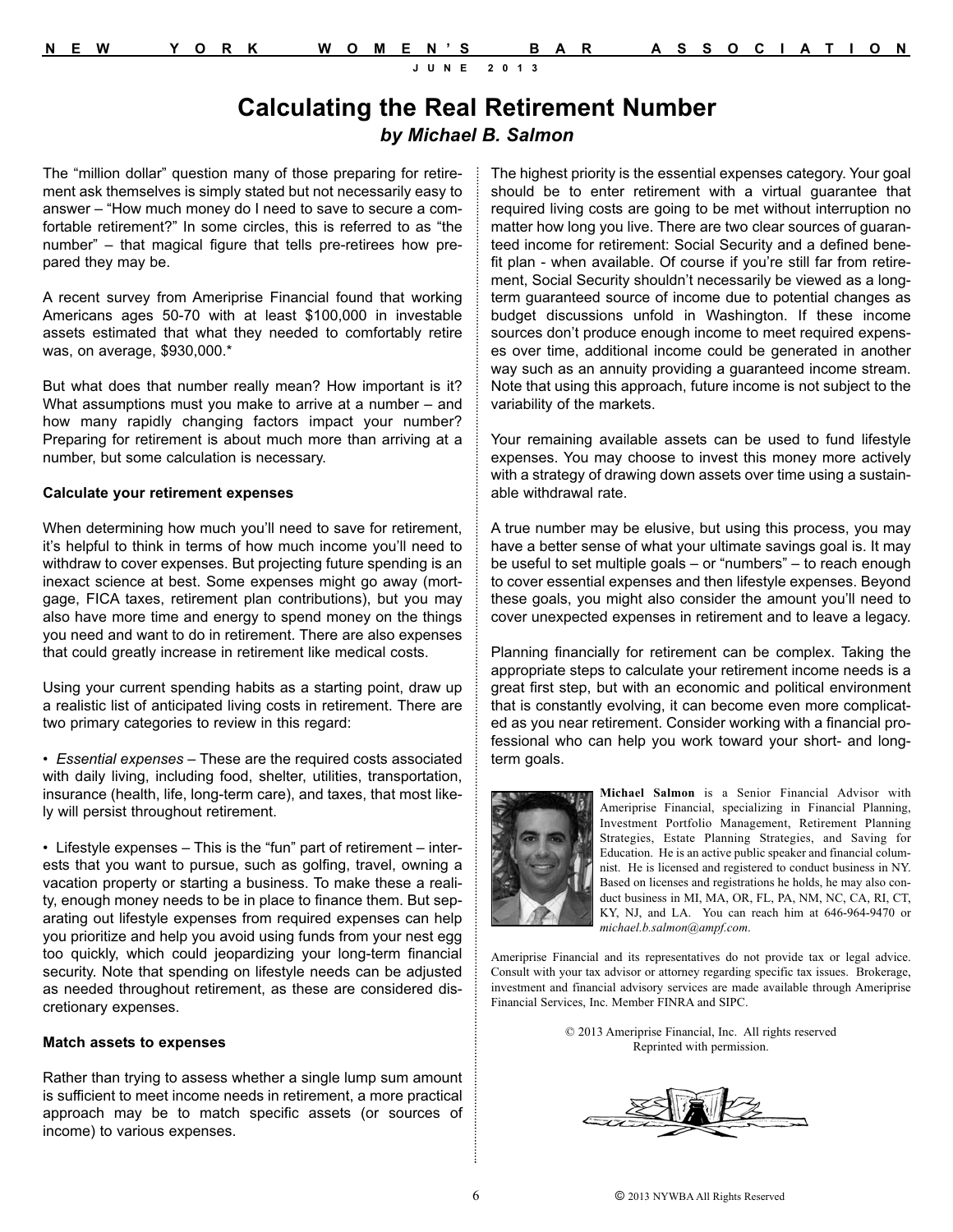### **NYWBA Foundation Fellow Report on Internship at Sanctuary for Families** *by Danielle Von Lehman*

My internship at Sanctuary for Families has been one of the best experiences I could have hoped to have in law school. It has been wonderful to work with Sanctuary's multidisciplinary staff, which includes attorneys, art therapists, social workers, employment specialists, and dedicated volunteers. I especially enjoyed working with the inspiring clients. They remind me why I wanted to join the legal profession.

I knew I wanted to volunteer with Sanctuary For Families after participating in the New York State Client Assistance Program ("CAP") program, where law students help people obtain orders of protection in Family Court.

One case I handled at the CAP program had a special impact on me. A client was seeking an order of protection, and she spoke only Spanish. Despite my rusty Spanish, I worked with her. The woman's boyfriend was sending text messages that started as tender and apologetic, and then became abusive and threatening. One morning, he came to her house, beat her and smashed his fist through her television set, as her young children watched. We worked through the details of her petition, and she received the order of protection, but it turned out the boyfriend had called the cops, claiming she had assaulted him and hurt his hand, and blaming her for his injuries from smashing the television. She was arrested and spent a day in jail. Her difficult situation in unfairly entering the criminal justice system was compounded by her language barrier and the potential loss of her job due to the pending criminal charges. An attorney from Sanctuary worked to sort out the situation, calling the detectives and the district attorney's office, working to get the charges against her dropped and ultimately making an enormous impact on this woman's life.

I worked with attorney Brett Figlewski at Sanctuary, and learned that he was instrumental in passing a law that extended the right to seek and obtain orders of protection to unmarried couples. Without that law, many women would not have access to the courts. His patience, dedication, and intellect never cease to amaze me. At Sanctuary, I worked primarily with a Spanishspeaking client on custody and visitation issues, and I learned a great deal about the inner workings of the court system. I also had the opportunity to accompany a group of advocates to Albany to lobby for the Trafficking Victims Protection and Justice Act. I had never participated in the legislative process, and it was a valuable learning experience.

I thank Sanctuary and the New York Women's Bar Association Foundation for the opportunity to not only to have the chance to work with dedicated advocates, but to have had the benefit of this generous Fellowship.

*Danielle Von Lehman is a law student. The New York Women's Bar Association Foundation, a 501(c)(3) charity, works with law schools and institutions to provide paid fellowships to law students who are interested in working in public service to benefit women and children. For information about contributing to the NYWBA Foundation, go to www.nywbaf.org.*

### **NYWBA Matrimonial & Family Law Committee Program** *"The Matrimonial and Family Law Case on Appeal"*

At this Matrimonial & Family Law Committee event, *Hon. Rosalyn H. Richter* and *Hon. John W. Sweeny*, both Justices of the New York Supreme Court, Appellate Division, First Department, will discuss key appellate issues, including seeking interim stays, preserving your record for appeal, and presenting the case for or against the lower court decision in the brief or in oral argument. *(No discussion of pending cases.)*

| When:        | Wednesday, June 5, 2013, 6:00 p.m.             |  |  |  |
|--------------|------------------------------------------------|--|--|--|
|              | Where: Blank Rome, LLP, The Chrysler Building, |  |  |  |
|              | 405 Lexington Avenue (at 42nd Street), NYC     |  |  |  |
| Cost:        | Free for Members*                              |  |  |  |
| <b>RSVP:</b> | MFrsvp@nywba.org                               |  |  |  |

*Due to space limitations, advance registration is required. ONLY 2012-2013 members\* will be admitted (first come, first serve). NOTE: New membership year started June 1, 2013.\**

*No one will be admitted after 6:30 p.m. (RSVP's will not be confirmed.)*

\* If you are not a current member, go to *www.nywba.org/Membership* to join or renew using our secure membership form. To inquire about your membership status, email Executive Director Karen Lu *(ED@nywba.org).*

*The Committee thanks Blank Rome LLP for hosting.*



 $(212)$  797 0212 nicole.noonan@bblchurchill.com www.bblchurchill.com

A D V E R T I S E M E N T

 $\vdash$ 

 $\sim$ 

 $\sqcup$  $\geq$  $\bigcap$  $\prec$ 

 $\geq$ 

Ш

Σ  $\sqcup$  $\cup$  $\mapsto$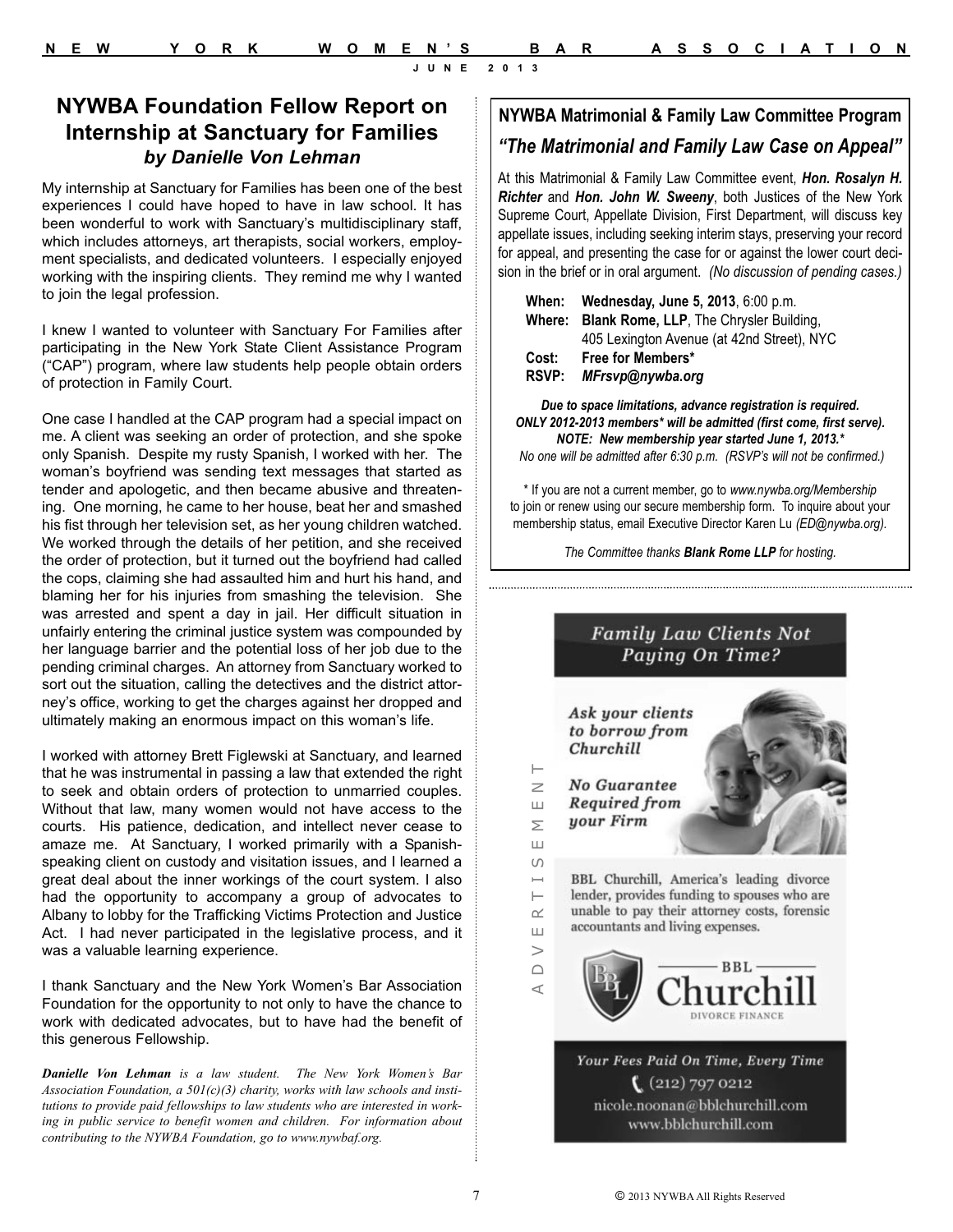### **NYWBA & WBASNY Co-Sponsor Excellent New York City Bar Program on Rights of Women in the Islamic World by Julie Hyman**

NYWBA was proud to co-sponsor the New York City Bar's "Women's Rights in the Islamic World after the Arab Spring" program on May 8, 2013. Other sponsors included the City Bar Council on International Affairs (Bettina Plevan, Chair); the City Bar Committee on Sex and Law (Pamela Zimmerman, Chair); the City Bar Committee on Women in the Profession (Angela Rella, Chair); the International Women's Rights Committee of the Women's Bar Association of the State of New York; the Muslim Bar Association of New York; and The Global Network for Public Interest Law (PILnet).

The speakers addressed the crowd with moving remarks expressing the very real progress that has been made, and in too many cases lost, with respect to gender equality and women's rights in many Muslimmajority nations following the surge of freedom and democracy of the Arab Spring. The program placed those events in historic context and explored both the positive changes and the likelihood of their becoming permanent or potentially reversed by fundamentalist forces.

*Robert E. Michael*, Chair of the *Subcommittee on Islamic Law* of the Council on International Affairs of the New York City Bar, and the leader of the City Bar's legal events on Islamic issues since 2005, moderated the program. He kicked it off with a brief presentation on the basic elements of Islamic law and the history and some key differences among the Sunni Moslems, the Shi'ite Moslems and the Salafists.

*Sali Rakower*, Senior Fellow and inaugural Director of the West Point Center for the Rule of Law, addressed the basic treatment of women's rights under Islamic law, and the broader rules of practice of *shari'a* before the Arab Spring. She explained the revolutionary nature of Islam at its inception as a force for the advancement of women's rights. She also discussed early Islamic history and the plethora of women who were active participants in the labor force, even as Muslim scholars. She recounted how those early advances regressed for centuries until being revived in many countries of the Islamic world in the latter half of the 20th Century, drawing on the experiences of her mother and grandmother in Iraq. Ultimately, however, the Arab Spring has actually caused a major setback for women's rights, to the dismay of those who had initially hoped that the movement would be a step forward for both women's rights and human rights. As she succinctly stated, the Arab Spring has become a "winter" for women's rights.

**Karima Bennoune**, Professor of Law at the University of California Davis School of Law, drew on the frustrating experiences of her father as a human rights advocate in their homeland of Algeria for inspiration. Her presentation was based on interviews of Egyptian and Tunisian women in the forefront of the pre- and postArab Spring civil and women's rights movements. Her perspective was enhanced by these interviews and helped her write her forthcoming book, Your Fatwa Does Not Apply Here – Untold Stories From The Fight Against Muslim Fundamentalism. Prof. Bennoune poignantly described these women's optimism, hard fought achievements, and the increasingly disheartening results of the post-Arab Spring political changes in those countries.

*Zeina Jallad*, who received her law degree in Jordan and has an L.L.M. from Columbia Law School, is a Visiting Scholar and Research Fellow at Columbia Law School's Center for Gender and Sexuality Law and a member of the Faculty of Law and Public Administration Law of Birzeit University in Palestine. She spoke frankly about the status of women's rights in Palestine, both before and after the Arab Spring. In her view, the experience of Palestinian women is different from their sisters in the Arab World. Living both under political occupation and in a patriarchal society has exposed them to complex challenges in seeking justice and marked their socio-political identity. Historically, women played a great role in Palestinian society, a role that was never limited to traditional stereotypes. Their push has been to attain national rights and resist militant occupation, however, rather than addressing their own rights. During the Arab Spring, Palestinian women marched alongside men chanting, "Bread, freedom and social justice," and they realized they need to also include the rights of women on the national agenda. Notwithstanding their efforts, Palestinian women are now confronted by the unfortunate retrograde development after the Arab Spring, as well as their continuing reality of living under political occupation, which has discouraged and demotivated them.

Another unique perspective was provided by *Nora Al-Taweel*, one of the Kingdom of Saudi Arabia's first female lawyers, and a May 2013 candidate for an L.L.M. degree in International Law at Pace University Law School. She explained that the basic legal system in Saudi Arabia relies on the two main sources of Islamic law, the Quran and the sayings and acts of the Prophet Mohamed, known as the Prophetic Sunnah, or *Hadith*, plus the subordinate sources of *Shari'a*. The King in Saudi Arabia also has a major and independent rulemaking function. As the Head of State and the Head of the Council of Ministers, he has the authority to repeal, enact, or amend any laws and regulations by Royal Order in accordance with the provisions of Islam. Since *Shari'a* relies on interpretations of religious text, conflicts sometimes arise, both among the religious authorities (the clerics), and between them and political authorities. The clerics fall into two groups – those who follow a moderate interpretation of Islam and those who choose more austere interpretations.

The first group, when dealing with women, advocate for treating them with respect and fairness, in accordance with most modern interpretations of the key religious texts. The second group prefers a stricter interpretation that is influenced more by cultural norms rather than religious text or practices of the Prophet. It is important, however, to distinguish between culture and religion. Often, a lack of education, particularly legal education, paralyzes women as it prevents them from recognizing the difference between what is a cultural norm versus what the Islamic law truly dictates.

In 2005, for the first time in Saudi Arabia's history, women were allowed to study to be lawyers. Since then, Saudi Arabia's legal and political system has progressed rather dramatically. King Abdullah's new "policy plan" is to increase the participation of women in both private and public sectors, especially in the government and in the Shura Council, the primary consultative quasi-legislative body. Within the last few months, the King mandated that at least 20% of the 150 members must be women, and he then appointed 30 women to be those first 20%. In addition, women were granted the right to vote and run in 2015 municipal elections. All these recent changes occurred after the transfer of power from King Fahd to King Abdullah. She closed her remarks by commenting on the fact that women are not allowed to drive in Saudi Arabia. This is dressed up as a religious prohibition, but in fact it is social and tribal; Saudi men don't want women to drive. Ms. Al-Taweel feels that until there a change in the minds, hearts, and customs of the people, the Saudi government could not enforce a law allowing women to drive, and she hopes that education and advocacy will make this possible.

Finally, *Carole Basri*, an Adjunct Professor of Law at Fordham Law School, Vice President of the Women's Alliance for a Democratic Iraq, and President of the Corporate Lawyering Group LLC, addressed the history of women's rights in Iraq. She covered Iraq in the pre-Saddam Hussein period, under his despotic rule, and since his overthrow by US-led forces that resulted in nation divided among now dominant (formerly repressed) Shi'a, Sunnis and Kurds. For women, and most Iraqis, they experienced their own version of the Arab Spring when Saddam was overthrown and replaced initially by a provisional government controlled by the US and then a democratically elected one. Her portrait of the arc of improvement and then reduction in women's rights, powers and privileges was not promising, as it seems to be a harbinger of what may happen, and may already be happening, in the rest of the region, where similar political upheavals have and are occurring.

*(Continued on Page 10)*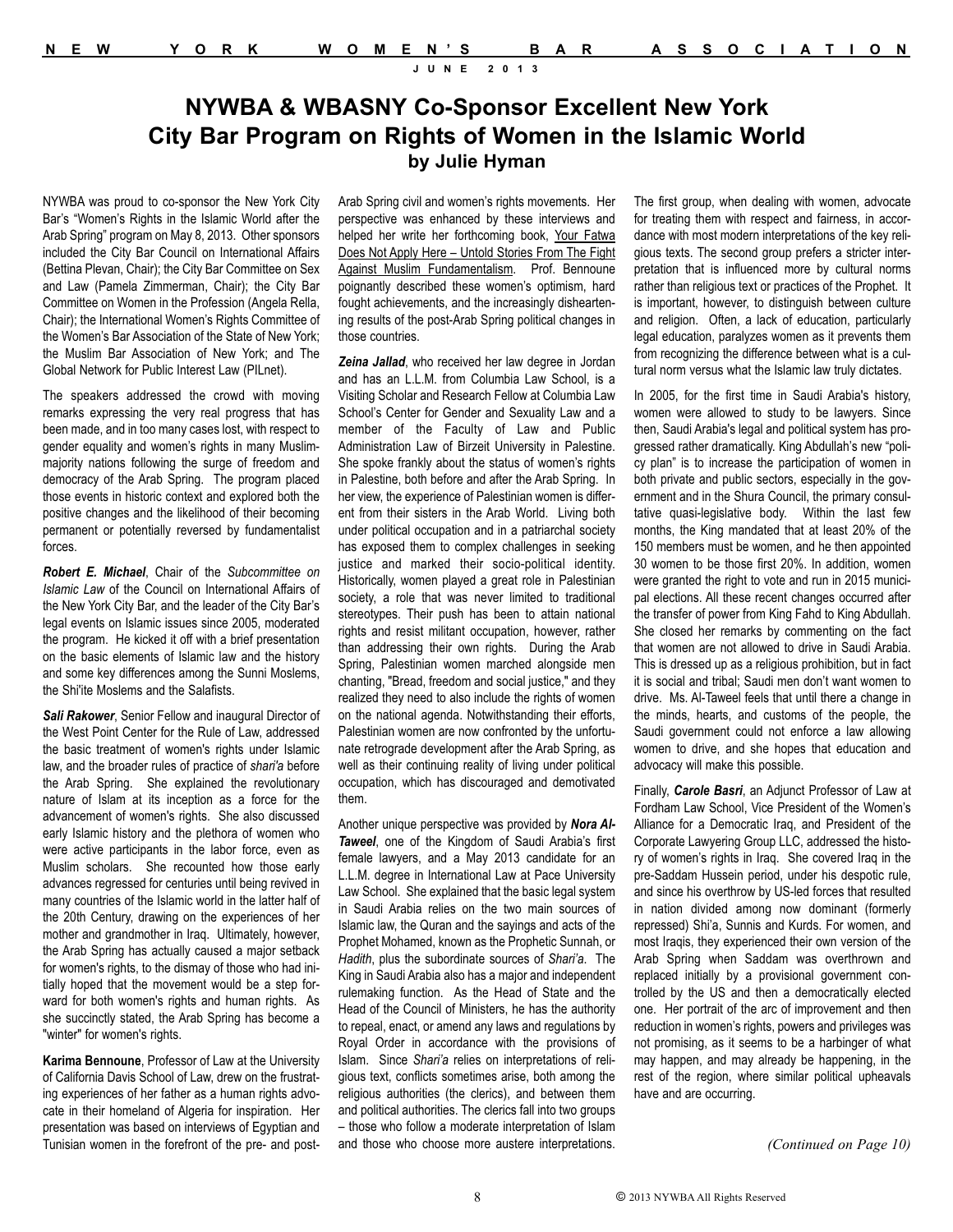### **Joint NYWBA / City Bar Program on Issues for Special Needs Children in Divorce Proceedings**  *by Sherri Donovan*

On May 7, 2013 the Matrimonial & Family Law Committees of the NYWBA and New York City Bar co-sponsored a program entitled "Extraordinary Issues For *Extraordinary Kids: A Primer On The Issues Involved When Confronted With Special Needs Children In Divorce."* 

*Hon. Matthew F. Cooper* moderated the program, and the panel of experts included *Ernst Oliver Vanbergeijk, Ph.D.; William C. Herman, Esq.; Michelle Smith, CFP, CDFA; Judith L. Poller, Esq.;* and *Virginia A. LoPreto, Esq.*

The panel addressed the increasing presence of children with special needs in matrimonial and family law cases, and the accompanying issues involving child custody, parental access and financial support. This creates challenges in drafting divorce agreements due to the uncertainty surrounding the nature and cost of the child's future needs and expenses, parents' conflicting views of the diagnosis and/or options for treatment or schooling, and the child's needs for a consistent and supportive home environment.

Judge Cooper shared the story of his brother's special needs diagnosis as a child and the difficulties it created in his parent's marriage. He noted that statistics demonstrate an increased risk of divorce among parents who have children with special needs. Judge Cooper also noted that New York is one of the few states that does not have a child support provision for adult children who are not selfsufficient due to a disability.

Mr. Herman, a matrimonial attorney and parent of a special needs child, opened the panel discussion with the importance of anticipating the possible presence of special needs children when drafting prenuptial agreements. While the balance of the program focused on what a practitioner needs to know and consider when confronted with a special needs case, Mr. Herman focused on ways in which parents can anticipate the need to provide for such children. This may involve having to include optional provisions for extended spousal maintenance and/or suspension of emancipation triggers, to ensure the appropriate support for such children's needs.

Dr. Vanbergeijk outlined the definitions, systems and laws involved in defining a disability, and the meaning of "special needs" in this context. He emphasized the importance of consistency and stability for children with special needs in the context of an access plan. He stated that a child's ability to tolerate transitions must be the focal point of an individualized parenting plan. He also provided twenty tips for divorcing parents of a special needs child and relevant protective factors for the child. These tips included utilizing third parties to resolve disputes, setting up transitions ahead of time, and encouraging parents to join a support group.

Ms. Smith, whose expertise is in financial planning, provided a riveting account of the numerous hurdles and challenges parents face in obtaining a proper education and funding for special needs children. Based on her own experience as a divorced mother with a special needs child, she provided guidance as to how attorneys representing the child and each of the parents can work together, despite the impending divorce and their obligations to their respective clients, to determine whether the child has special needs, and if so how to go about planning for the child's education, treatment, schooling, and the like. She provided a helpful checklist that should be in every attorney's hands when meeting with a parent of a special needs child.

Ms. Poller, a partner and Co-Chair of the Family Law Group at Pryor Cashman, LLP, addressed the importance of special needs trusts in order to preserve a child's entitlement to certain government benefits once he or she turns 18 years of age. She also discussed the importance of informing parents as to guardianship issues that may arise once the child turns 18. Ms. Poller then provided a

### **Members Enhance Their Skills at CLE Program on "Persuasive Writing For Lawyers"** *by Eleanor Vale*

The NYWBA Criminal Law Committee and Litigation Committee cohosted a CLE program, "Persuasive Writing for Lawyers" on May 13, 2013, with Hon. Gerald Lebovits as the featured speaker. This is the first time that Judge Lebovits has presented a CLE program for the NYWBA.

Judge Lebovits has been a New York City judge since 2001. He has strong credentials in the area of legal writing, having taught the subject at numerous law schools and to thousands of law students over the years. Additionally, he has written the "Legal Writing" column in the New York State Bar Association Journal since 2001 and authored Advanced Judicial Opinion Writing (7th ed. 2004) for the New York State Unified Court System.

Utilizing a fascinating two-hour PowerPoint presentation, Judge Lebovits made all attendees aware of the major issues facing lawyers who want to improve their legal writing. For example, he told attendees, not to follow the style of many of the decisions written by our judges, at one point quoting an unintelligible paragraph from the writings of normally esteemed Justice Benjamin Cardozo of the U.S. Supreme Court. Judge Lebovits creatively wove valuable tips on legal writing with some hilarious quotations from a variety of sources.

Following the presentation, Judge Lebovits answered interesting questions asked by the many attendees. We all came away with wanting more, and we look forward to the Judge's return visit to our organization.

*Eleanor Vale, Esq. is a sole practitioner who concentrates her practice in the areas of personal injury (particularly cases involving a traumatic brain injury component) and discrimination under Title VII of the Civil Rights Act.* 

primer on how these issues can and should be addressed and integrated into any settlement agreement.

Finally, Ms. LoPreto addressed the unique role of the attorney for a special needs child in a contested custody case. Ms. LoPreto stressed that attorneys for children in such cases must understand their client's special needs independent of what either or both parents are telling them. In complex situations, when deciding if it would be appropriate to substitute judgment for a child, Ms. LoPreto stressed the importance of reading all diagnosis reports, interviewing the child's therapists and, when appropriate, retaining one's own expert to assist in understanding the child's diagnosis, needs, tolerance for various parenting plans, and options for treatment and schooling.

Considering that 54 million Americans identify as having a disability, this interdisciplinary and comprehensive presentation was an invaluable resource in helping practitioners navigate the complex issues raised when special needs children are involved.

A special thanks to the respective chairs of both committees, *Hon. Lori S. Sattler, Virginia A. LoPreto* and *Michele D. Tortorelli* of the NYWBA Matrimonial & Family Law Committee, and *Michael P. Mosberg* of the corresponding City Bar Committee, for making this first-time collaboration a memorable one.

*Sherri Donovan, Esq. is a matrimonial attorney, mediator and parenting coordinator. She is also a professor of forensic psychology and family law, and a member of the NYWBA Matrimonial & Family Law Committee.*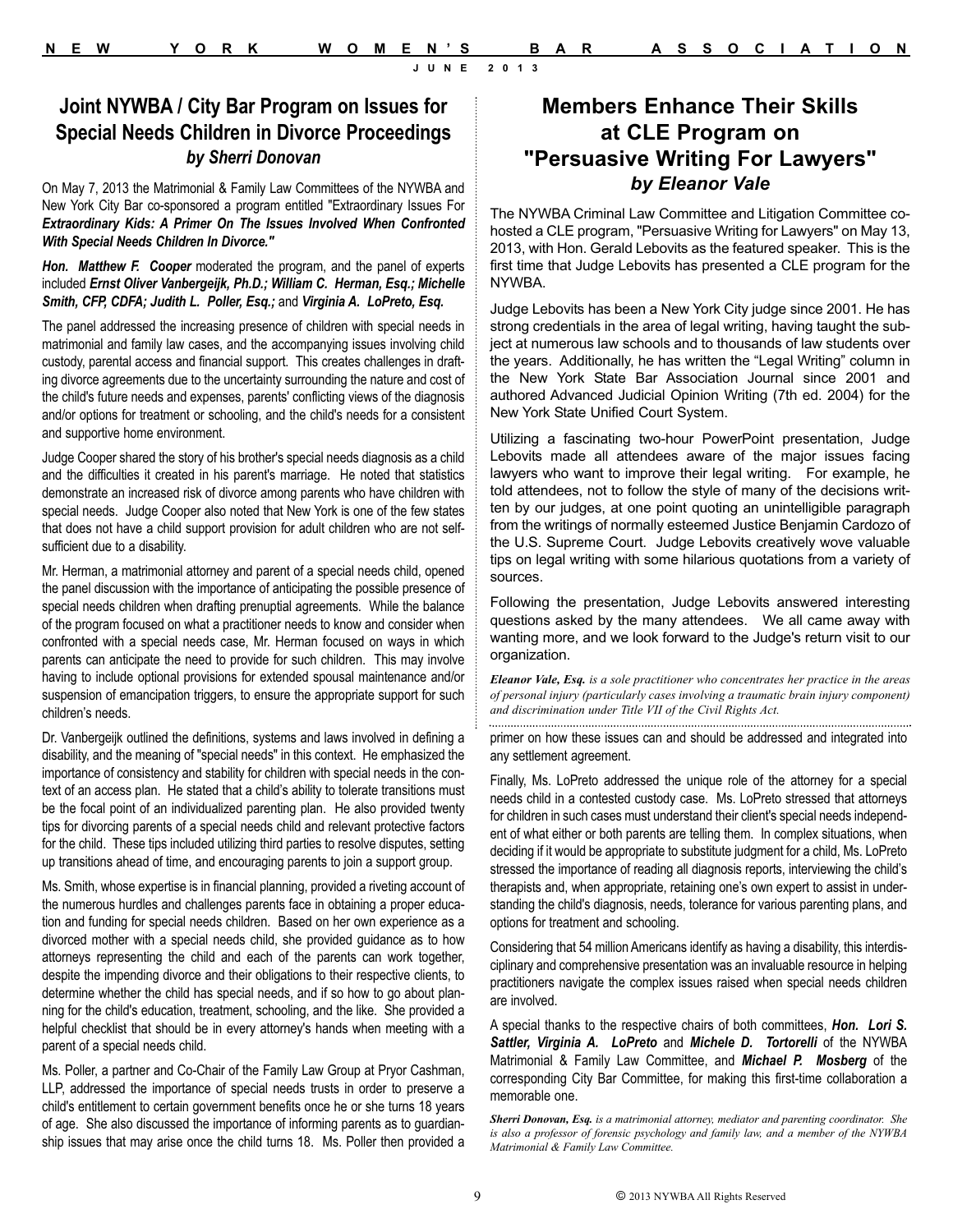### **NYWBA "Lunch with a Surrogate Judge" Event a Huge Success** *by Leona Beane*

The NYWBA Trusts & Estates Committee held an Informal "brown bag" lunch with *Hon. Rita Mella*, Surrogate for New York County, in her courtroom at the Surrogate's Court on May 6, 2013. The event was a huge success, with more than two dozen attorneys in attendance.

At the commencement of the program, Surrogate Mella and *Diana Sanabria*, Chief Clerk of the Surrogate's Court, arranged for a brief tour of both the Administration and Probate Departments at the court.

Surrogate Mella then shared her thoughts on how she handles the various types of matters that come before the Court. She reported on the "Mediation Pilot Program," initially commenced by former Surrogate Hon. Kristin Booth Glen. This program is currently being expanded, and it will be widely publicized.

Surrogate Mella noted that when a problem is presented, she and her staff try to implement a solution. She holds an open court and is receptive to meeting with attorneys in the trusts and estates field and other practice areas, so as to provide information about the Surrogate's Court to attorneys and the public.

Surrogate Mella has graciously agreed to coordinate with the NYWBA Trusts & Estates Committee on additional programs and projects in the future. In this regard, she has offered to work with the Committee on a "Tour of the Surrogate's Court" program next fall, which will be an expanded and updated version of a similar CLE program we presented four or five years ago.

Surrogate Mella is a long-time member of the NYWBA; she has previously chaired the Criminal Law Committee and the Gender Fairness Committee.

This event provided important and practical information for the lawyers in attendance. It was an exciting opportunity for participants to speak with a jurist so interested in public awareness and in trying to improve court procedures and processes.

All those who attended were grateful to Surrogate Mella, Chief Clerk Diana Sanabria, and their staff, each of whom welcomed comments from attorneys and shared their endeavors to implement positive changes in the court.

*Leona Beane has a solo practice in Manhattan concentrating in trusts & estates and alternate dispute resolution through mediation and arbitration. She is a member of the NYWBA Board of Directors and Co-Chair of the Trusts & Estates Committee.*

### **NYWBA Solo & Small Firm Practice Committee** *"Website Bios and Marketing Materials"*

Join Co-Chairs *Deborah G. Rosenthal* and *Jocelyn L. Jacobson* as the Committee reviews and makes suggestions for members' bios, website presences and marketing materials. Bring ten copies of your materials and get insights and ideas to enhance your practice.

**Date: Thursday, June 20, 2013**, 8:30 A.M. **Cost: Free for Members\* RSVP:** *SSFChairs@nywba.org* for details & location

\* If you are not a current member, go to www.nywba.org/Membership to join or renew using our secure membership form. *Note that a new membership year began on June 1, 2013.* To inquire about your member status, email Executive Director Karen Lu (*ED@nywba.org*).

**NEW YORK WOMEN'S BAR ASSOCIATION and NEW YORK CITY BAR Committees on Law Student Perspectives, Sex and the Law, and Women in the Profession**

present the 18th Annual Summer Program

### *"What It's REALLY Like to Practice Law as a Woman"*

This event is open to law students, law school graduates, junior attorneys and legal recruiters. Hear an extraordinary panel of attorneys share their experiences in government, large firms, small firms, non-profit organizations and in-house law departments and discuss issues that significantly affect women lawyers entering the profession.

### *Moderator:*

*Amy B. Goldsmith,* Partner, Tarter Krinsky & Drogin LLP

### *Speakers:*

*Jennifer Tafet Klausner,* Partner, Davis & Gilbert LLP **Karla G. Sanchez,** Exec. Deputy Attorney General for Economic Justice, NYS Attorney General's Office *Raquel Thompson,* Legal and Compliance Associate, Alphadyne Asset Management

*Alita Wingfield,* Exec. Director, Legal and Compliance Division, Managing Attorney of the Global Litigation Grp, Morgan Stanley

| Date:            | Wednesday, July 10, 2013                                   |
|------------------|------------------------------------------------------------|
| Time:            | 6:00 to 9:00 p.m. (Reception follows panel discussion)     |
| <b>Place:</b>    | New York City Bar, 42 West 44th St., NYC                   |
|                  | (between Fifth & Sixth Avenues)                            |
| Cost:            | The program is <i>free</i> for summer associates, interns, |
|                  | law students and junior attorneys.                         |
| <b>Sponsors:</b> | Law firms, companies $\&$ other employers – please         |
|                  | consider making a \$500 donation to help defray costs.     |
| <b>RSVP:</b>     | Go to www.nywba.org/SummerProgram for details              |
|                  | and to register. For questions or to make a donation,      |
|                  | contact SummerProgram@nywba.org.                           |
|                  |                                                            |

### *Women in the Islamic World (Continued from Page 8)*

Ultimately, the program presented a picture of hope realized and then all too often dashed. However, the message from most of the speakers was still hopeful that the seeds planted during the Arab Spring can still lead to real progress for women in the Islamic world eventually. We are proud to have joined with, and we congratulate the New York City Bar Association, Mr. Michael, and all of the speakers, on a truly special program.

*Julie Hyman is the principal of Julie Hyman, PC, where she concentrates her practice on divorce and matrimonial law, including trials and appeals. She is a NYWBA Vice President and serves on the Business Development Board of Hudson Valley Bank.* 



*Presenters and organizers of the "Women's Rights in the Islamic World after the Arab Spring" program at the New York City Bar*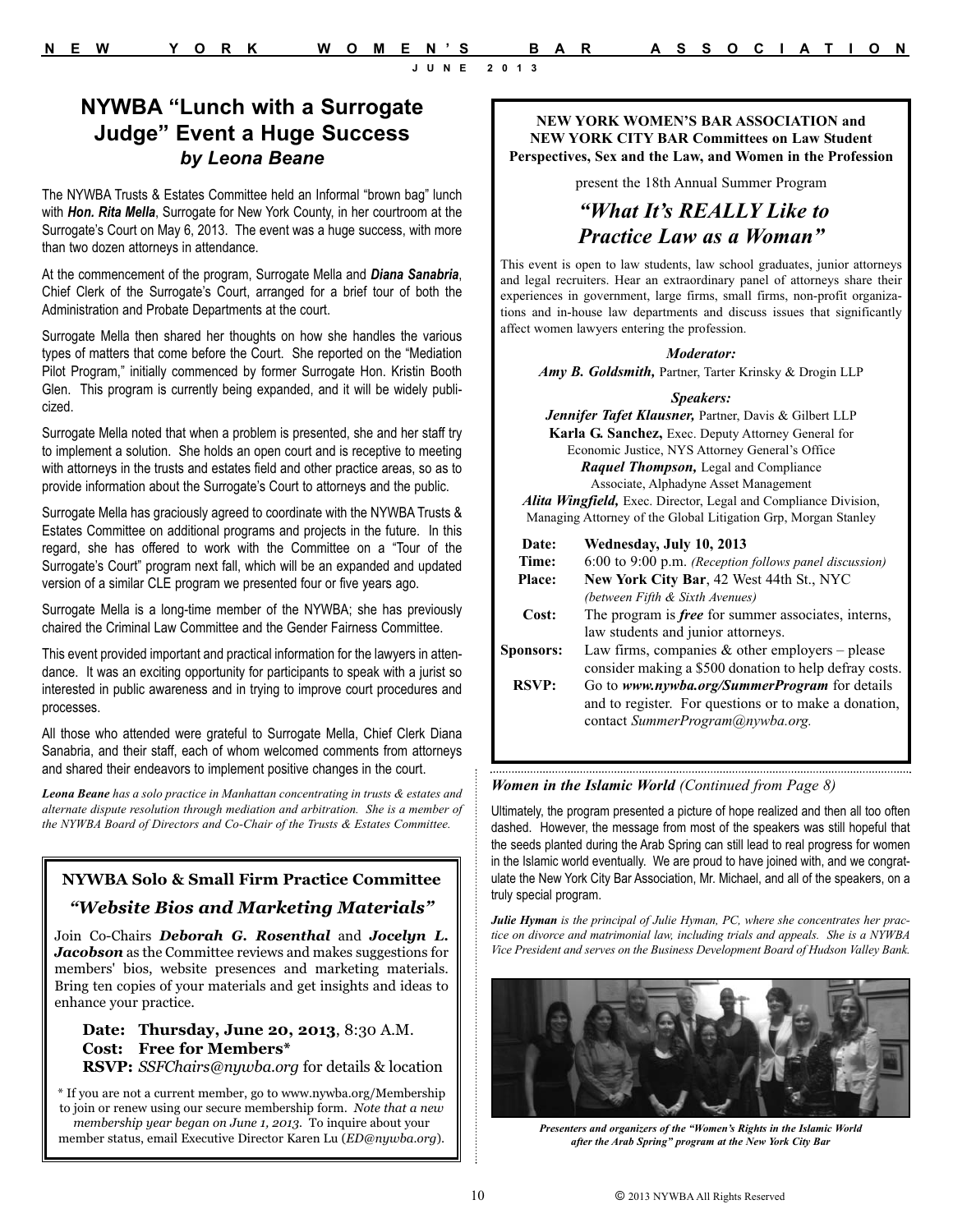| N E W |  | YORK WOMEN'S BAR ASSOCIATION |  |
|-------|--|------------------------------|--|
|       |  |                              |  |

### **NYWBA Foundation Fellow Report on Internship at inMotion** *by Jaclyn Saffir*

In the Spring of 2013, I was fortunate to serve as the New York Women's Bar Association Foundation's Fellow at inMotion. As a third-year law student, I looked forward to the opportunity to learn about new areas of the law and to apply the skills I had learned in the classroom to the important work of assisting clients.

inMotion is a non-profit organization that specializes in assisting low-income women, many of whom are victims of domestic violence, with divorce, custody, support, and immigration matters. inMotion assists women in attaining pro bono representation. If pro bono counsel is not available, inMotion provides clients with advice and assists them in preparing briefs to proceed pro se. It takes a coordinated and comprehensive approach to clients' problems, addressing the whole picture of a woman's legal problems, assisting a client in attaining social work services and strategizing the best possible outcome.

My work at inMotion gave me a wide range of opportunities. Each week, I assisted inMotion's intake hotline, speaking with women facing a wide range of complicated legal and emotional issues. Intake volunteers would discuss the client's legal goal and develop a complete picture of the relevant facts for an inMotion staff attorney to examine. Many women were incredibly relieved to finally have someone who would listen to their story and try to work with them to resolve their problems.

My work also included assisting a number of pro se clients. When an attorney cannot be found for a client, inMotion prepares clients to represent themselves by preparing legal documents and helping them understand what to expect during the legal process. This work was extremely rewarding, especially because the legal process can be incredibly intimidating to someone with no experience in that area. To be able to ensure that a woman understands the procedural issues and is prepared to begin the process of attaining a favorable judgment was one of the highlights of my law school experience.

I also worked on immigration-related matters. This included assisting women who are victims of domestic violence, inflicted by spouses who are citizens or lawful permanent residents, obtain lawful immigration status under the Violence Against Women Act (VAWA). VAWA requires a woman to demonstrate that her marriage was in good faith and not for immigration purposes, that she was battered or suffered extreme cruelty at

A D V E R T I S E M E N T

the hands of a husband who is a citizen or lawful permanent resident, and that she possesses good moral character. To prepare one client's VAWA self-petition, I spoke with her and her close friends to prepare affidavits describing her courtship, marital relationship and the subsequent abuse. I also helped her go through family photos and documents to help prove that her marriage was in good faith. To assist inMotion clients in this long and emotional process, and directly see their strength and resilience, was incredibly meaningful.

While my experiences at inMotion were diverse, the unifying theme was the opportunity to work with a caring and committed team of individuals serving an incredibly deserving clientele. I am so grateful to the NYWBA Foundation for giving me the wonderful opportunity to assist inMotion's invaluable work.

*Jaclyn Saffir is a law student. The New York Women's Bar Association Foundation, a 501(c)(3) charity, works with law schools and institutions to provide paid fellowships to law students who are interested in working in public service to benefit women and children. For information about contributing to the NYWBA Foundation, go to www.nywbaf.org.*

Ameriprise

Financial

# When it comes to retirement accounts, sometimes less is more.

It's easy to lose perpective when you have multiple 401(k)s and IRAs. Consolidating your retirement accounts into an Ameriprise<sup>®</sup> IRA can help you manage your complete retirement picture  $-$  and build a personal plan tailored to your retirement dreams.

Learn how you can put your confident retirement more within reach.

Our Advisors. Your Dreams. MORE WITHIN REACH®

| Call me today at (646) 964.9470                                                   |                                                                                                                                                                 |  |  |  |  |  |
|-----------------------------------------------------------------------------------|-----------------------------------------------------------------------------------------------------------------------------------------------------------------|--|--|--|--|--|
| Michael B. Salmon<br>New York Women's Bar Association<br><b>Financial Advisor</b> | 122 E 42nd St<br>New York, NY 10168<br>646-964-9470<br>L<br>michael.b.salmon@ampf.com<br>⊠<br>www.ameripriseadvisors.com/<br>$\blacksquare$<br>michael.b.salmon |  |  |  |  |  |

Ameriprise Financial Services, Inc. Member FINRA and SIPC. Ameriprise Financial cannot guarantee future financial results. © 2012 Ameriprise Financial, Inc. All rights reserved.